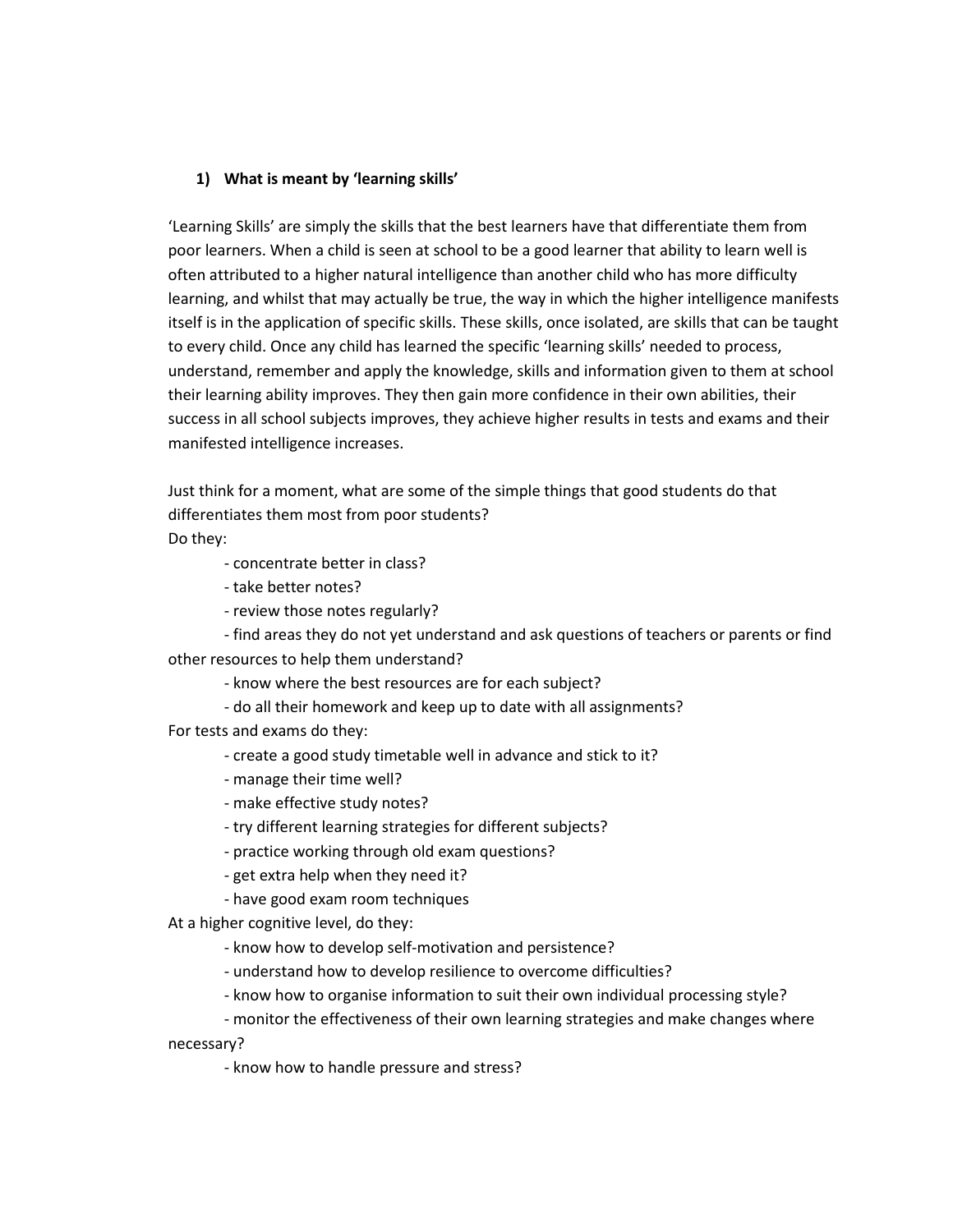These are some of the skills that you might call 'learning skills', and there are many more. They can all be taught, they can all be learned. Having all these skills is a huge advantage for any student.

## **2) How does teaching 'learning skills' differ from teaching specific subjects?**

Learning skills are not subject specific , they are generic. They are the skills that underlie all learning but the application of specific strategies may be particular to specific subjects. For example mathematical competence, in most people, relies on visual/ spatial thinking and the recognition of pattern while language competence usually relies on linguistic memory and the ability to make auditory distinctions. These are all skill sets that can be trained and could be taught either within related subjects or in a generic learning skills training programme.

To teach learning skills within a particular subject requires a subject teacher to identify the key skills needed for the processing, understanding and retention of the coursework s/he is teaching and to focus on teaching those skills through the content of the subject. For example a Modern History teacher whose task is to help students understand the causes and effects of terrorism for example might:

- first teach internet research skills and then get the students to find, cross reference and verify the 10 most significant acts of terrorism in the last 20 years, then

- teach a memory technique to enable students to remember the dates and locations of those 10 events, then

- teach an information mapping technique and then get them to map out all the links, causes and effects of those 10 incidences of terrorism, and then

- teach a summarising technique and get them to decide on the 5 main causes and effects of terrorism.

The advantage of this technique is that it develops within the student a dual focus on the subject matter and the methods they are using to process it thus improves both their process skills and their content knowledge.

The other way to teach learning skills is through specific 'learning skills' lessons which may be included in the timetable every week to help students to process the information received in every subject or may be developed around particular tasks in the school calendar. For example two months before a major exam, all students might be taught an "Exam Skills' unit which might include a curriculum of skills like:

- developing purpose and self-motivation
- creating a study timetable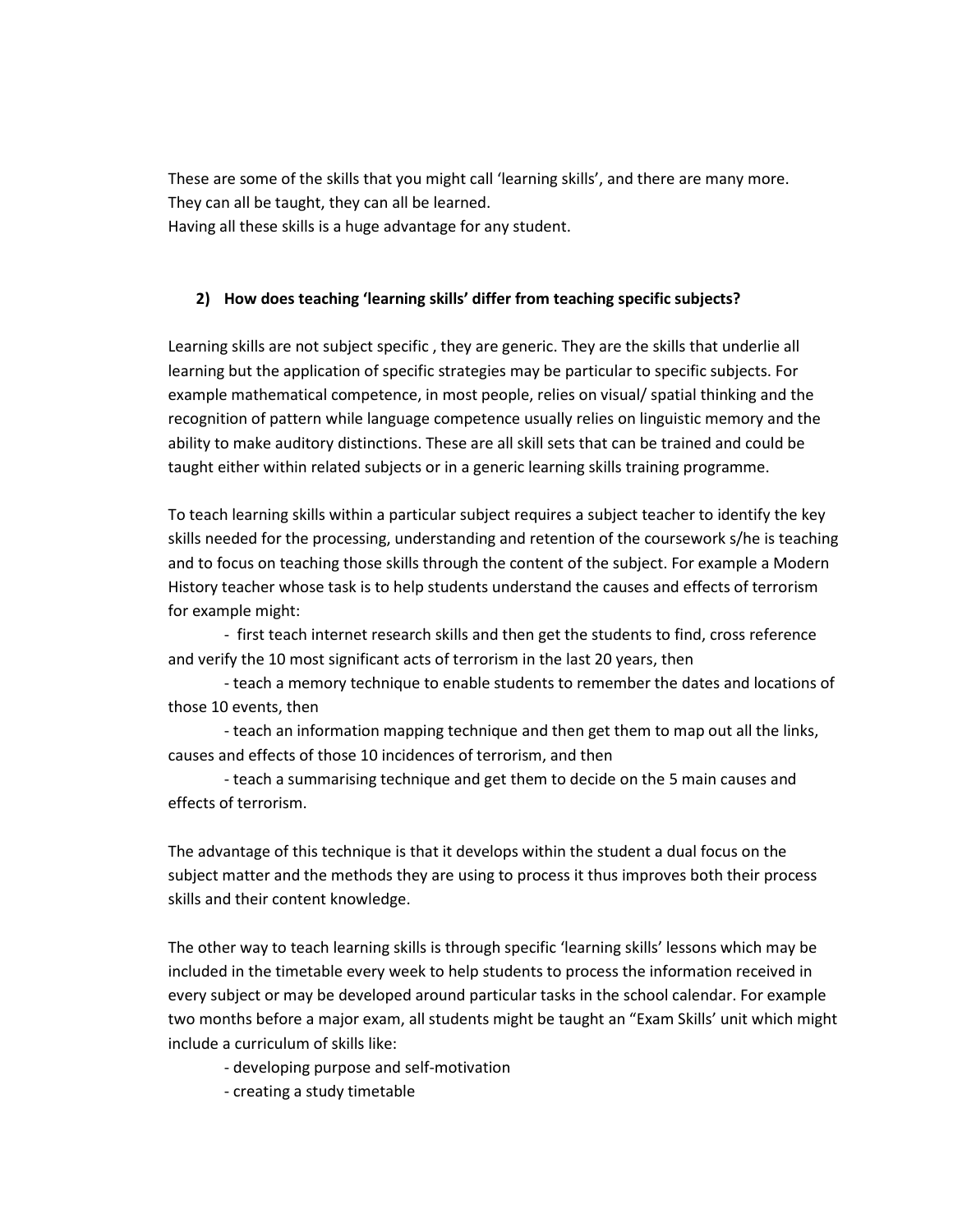- organising their home study environment
- understanding their learning style strengths and weaknesses
- finding subject specific internet resources
- memory techniques
- information summarising techniques
- overcoming exam nerves
- exam room techniques

All students can then practise applying these skills to the up-coming exam preparation task.

## **3) Are learning skills and meta-cognitive skills the same thing and if not what is the difference?**

The words 'learning skills' are chosen to encompass all the process skills involved in effective learning. Learning skills can be subdivided into three sub-categories of skills:

- cognitive – information research, processing, storage, retrieval, analysis, synthesis and communication skills

- affective – the skills of self-motivation, regulation, resilience, collaboration, perseverance

- meta cognitive – planning, organisation and implementation of specific cognitive and affective skills, monitoring effectiveness and making changes where necessary.

**Metacognition** refers to the learners' awareness and knowledge of their own learning processes, as well as their abilities and tendencies to control those processes during learning. Metacognitive activities for regulating and overseeing learning include planning (goal setting, choosing strategies, scheduling time and resources ), monitoring (checking progress, reviewing, rescheduling), and evaluating outcomes (both process and content).

Metacognitive skills are the umbrella skills which drive the whole learning improvement process and through which the greatest improvements in academic performance can be achieved. Metacognition simply means the executive function of thinking. That is, that part of our thinking that is always reflecting on the success or otherwise of our strategy use, looking to make changes and try out new ideas where necessary, implementing changes and reflecting on results.

The implementation of metacognitive skills training helps build self regulated learning. Once a student has built up a 'library' of specific cognitive and affective learning strategies and skills they can then learn the skills necessary to employ, monitor, check and evaluate the success of the strategies they employ.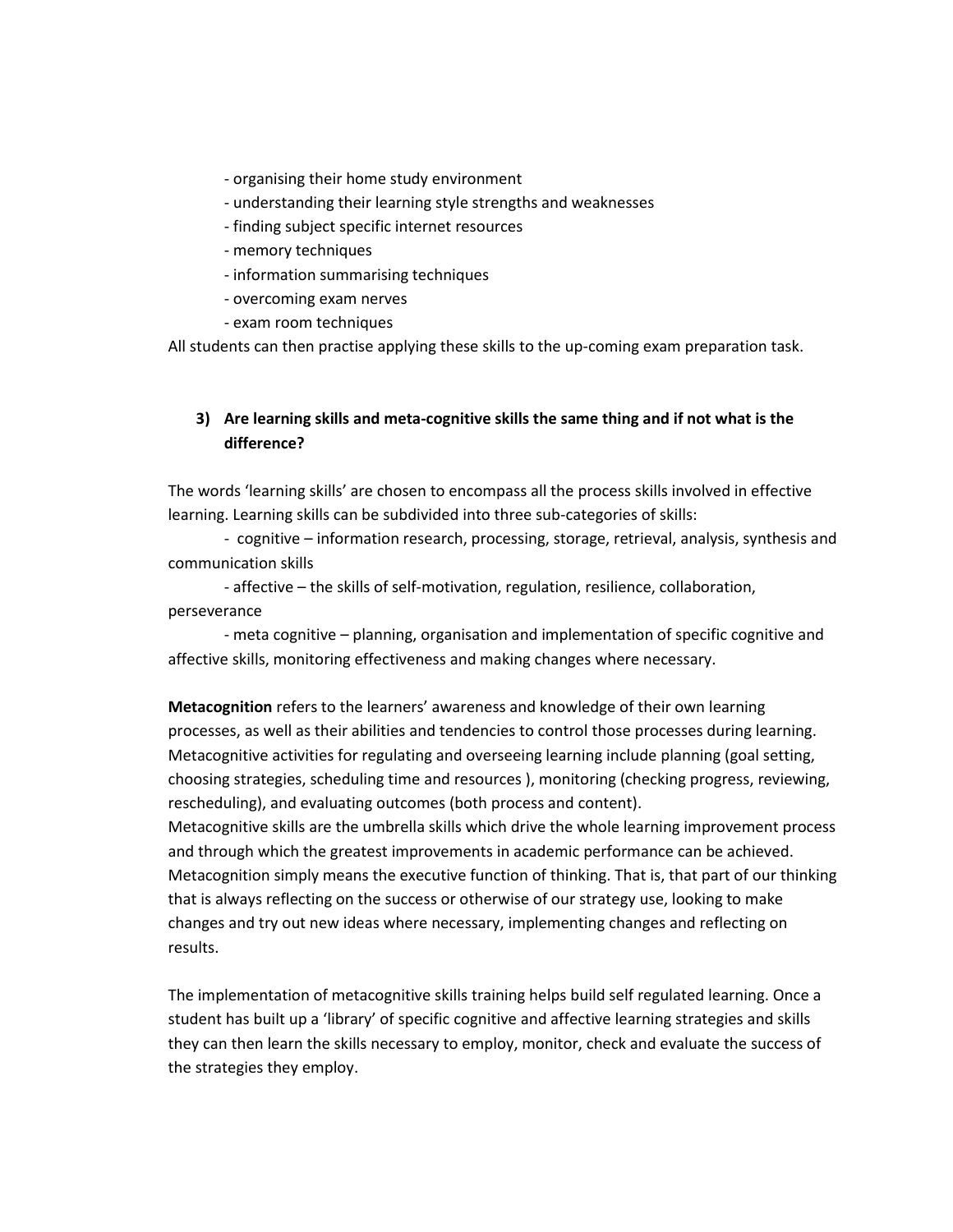**Cognitive skills** have the purpose of teaching learner-initiated use and practice of active information processing and retrieval strategies as well as study habits and learning skills. Some of the specific cognitive skills which have been shown in the literature to bring about significant improvements in learning are:

- Making effective notes in class and for studying
- Organising ,transforming and summarising information mind mapping, spider diagrams, graphic organisers
- $\bullet$ Using structural writing planners – for different types of essays, scientific reports, academic papers, research reports - organizing, writing, editing, and revising
- $\bullet$ Timetabling – general task mapping and specific use for assignments, assessment preparation, goal setting
- $\bullet$ Memory techniques – mnemonics, multi-sensory techniques, visualisation, review
- Questioning
- Calibrating own learning preferences mental representation, environmental and  $\bullet$ experiential preferences
- Self assessment

Research shows that possessing a good repertoire of cognitive learning strategies and applying metacognitive awareness to the selection and use of those strategies correlates well with higher academic achievement.

**Affective skills - i**n addition to the cognitive skills mentioned above it is also advantageous for students to learn the skills that enable them to gain some control over mood, motivation and what we tend to call *attitude*. These are the skills needed for students to build resilience in learning, to learn to deal effectively with any setbacks and difficulties, to learn how to bounce back, make changes and persevere – the skills of the self-regulated learner.

The self-regulated learner is the one who is using the metacognitive process, as described above, to not only monitor effective cognitive strategies for learning but also to regulate their emotional or *affective* responses in learning situations. These students, whether through training or natural ability have learned how to monitor their own emotional state and its effect on their learning and how to cope well with the emotional highs and lows of academic endeavour.

Students who employ self-regulated, self-determined approaches to learning not only achieve higher levels of academic achievement than those that don't, they also experience a sense of personal satisfaction in their work and are more inclined to make adaptive changes to enhance future performance.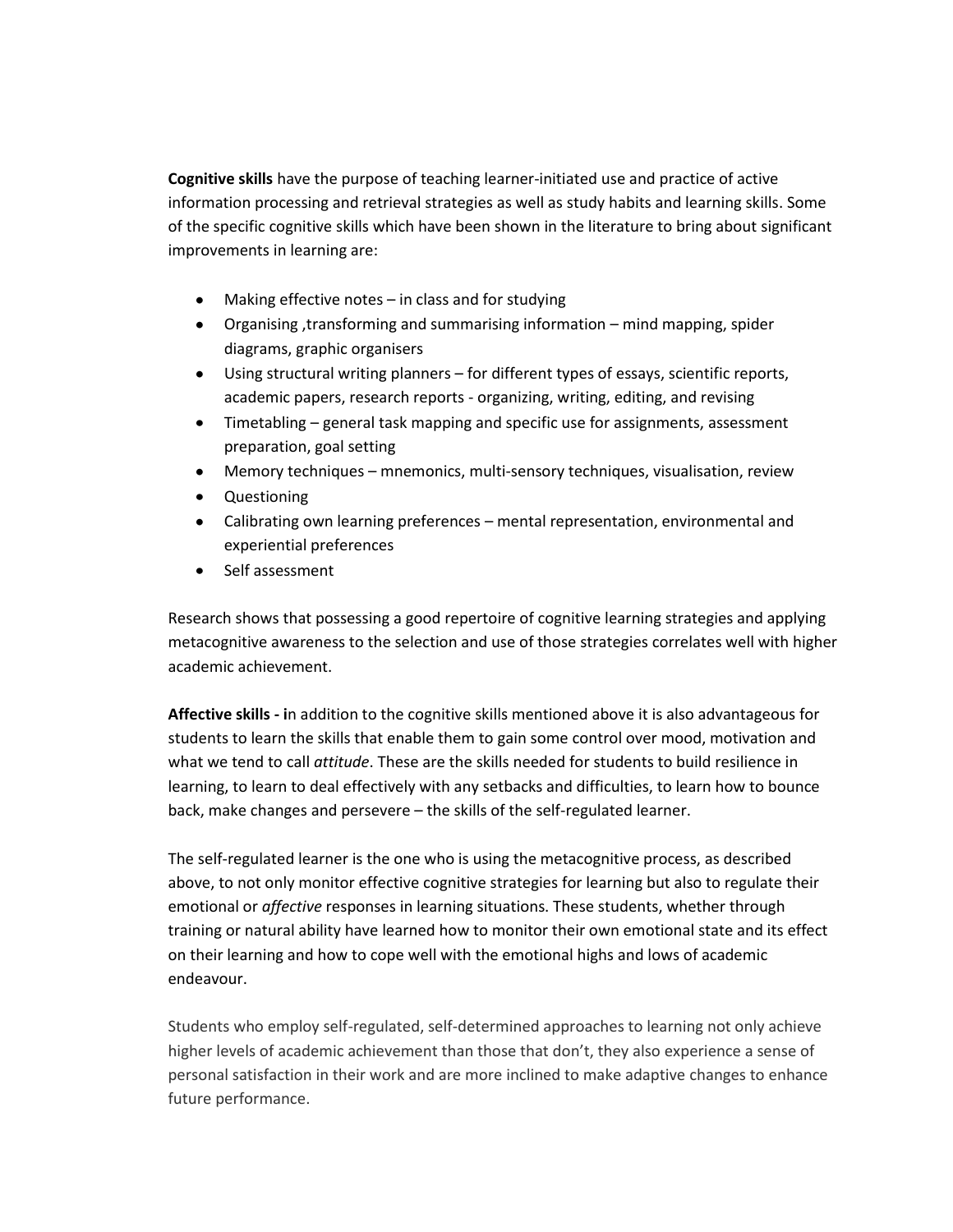Affective skills are teachable and they can make a huge difference to a child's motivation and resilience. Affective skills training has within it the potential to address some of the most critical influences on a student's learning which lie at the heart of helping students to achieve the characteristics of the learner profile.

Affective Skill development involves a focus on the development of:

- persistence and perseverance  $\bullet$
- focus and concentration
- mental quiet
- overcoming distractions
- reducing anxiety  $\bullet$
- practising delayed gratification
- managing self talk

## **4) Do our schools currently equip our children with the right learning skills?**

Every school is different but in my experience of working in over 200 high schools world-wide I have yet to find one school that has a fully integrated learning skills programme in place. Most schools that want to place an emphasis on the direct teaching of learning skills do so by bringing in outside experts to run courses of 'study skills' for their students. This is an approach which usually has a short term benefit for most students and a long term benefit for some students but the most effective way to make sure that every student learns how to learn to the best of their ability is to have a fully integrated programme of learning skills incorporated within the curriculum.

Across the world there is a growing recognition of the importance of teaching what I am calling 'learning skills' within the standard curriculum:

| Singapore MOE                         | International Baccalaureate - | $USA$ – accepted to date by     |
|---------------------------------------|-------------------------------|---------------------------------|
|                                       | 3500 schools world-wide       | 46 states                       |
| Competencies for the 21 <sup>st</sup> | Approaches to Learning        | Elementary Integrated           |
| Century                               |                               | <b>Curriculum Framework</b>     |
| Civic literacy, global awareness      | <b>Thinking Skills</b>        | <b>Critical Thinking Skills</b> |
| and cross cultural skills             |                               |                                 |
|                                       | Social Skills                 | <b>Creative Thinking Skills</b> |
| Critical and inventive thinking       |                               |                                 |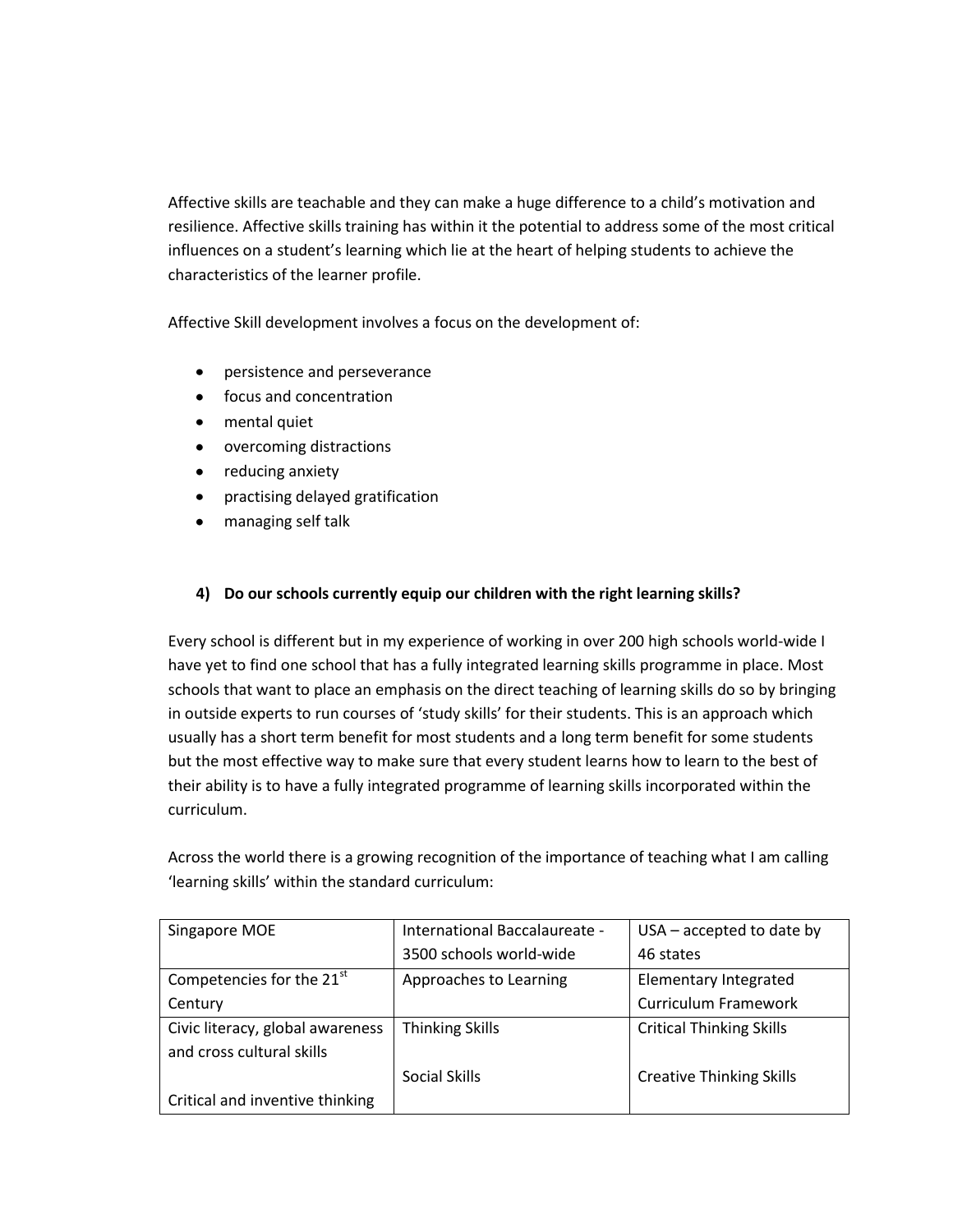| skills                                  | <b>Communication Skills</b> | <b>Academic Success Skills</b> |
|-----------------------------------------|-----------------------------|--------------------------------|
| Information and<br>communication skills | Self Management Skills      |                                |
|                                         | Research Skills             |                                |
| Resilience                              |                             |                                |
|                                         |                             |                                |
| Self-Awareness                          |                             |                                |
| Self-Management                         |                             |                                |
| <b>Social Awareness</b>                 |                             |                                |
| <b>Relationship Management</b>          |                             |                                |
| <b>Responsible Decision-Making</b>      |                             |                                |
|                                         |                             |                                |

Singapore is also a founder member of the Assessment and Teaching of 21st-Century Skills (ATC21S) project hosted by the University of Melbourne and sponsored by Cisco, Microsoft and Intel which is looking at the teaching and assessing of 21st-century skills in the classroom. ATC21S has defined the essential skills of a knowledge-based economy as those that promote collaboration with others and connection through technology and has categorized 21st-century skills internationally into four broad categories:

- **Ways of thinking** creativity, critical thinking, problem-solving, decision-making and learning
- **Ways of working** communication and collaboration
- **Tools for working** information and communications technology (ICT) and information literacy
- **Skills for living in the world** citizenship, life and career, and personal and social  $\bullet$ responsibility

ATC21S is now in Phase Four with wide-scale fieldwork trials being conducted in Australia, Finland, Singapore and the U.S., with associate countries joining in to help test how language and culture affect the 21st-century teaching and assessments. This stage will lead to Phase Five where resources will be placed in the public domain. Government policy-makers, teachers, school systems and assessment institutions will be able to use and modify the existing research and materials to bring the two 21st-century skills into the classroom and utilize the model to build out the remaining skills.

Once all these current projects are complete and implemented there will be curricula based approaches to the development of learning skills available across the world for millions of our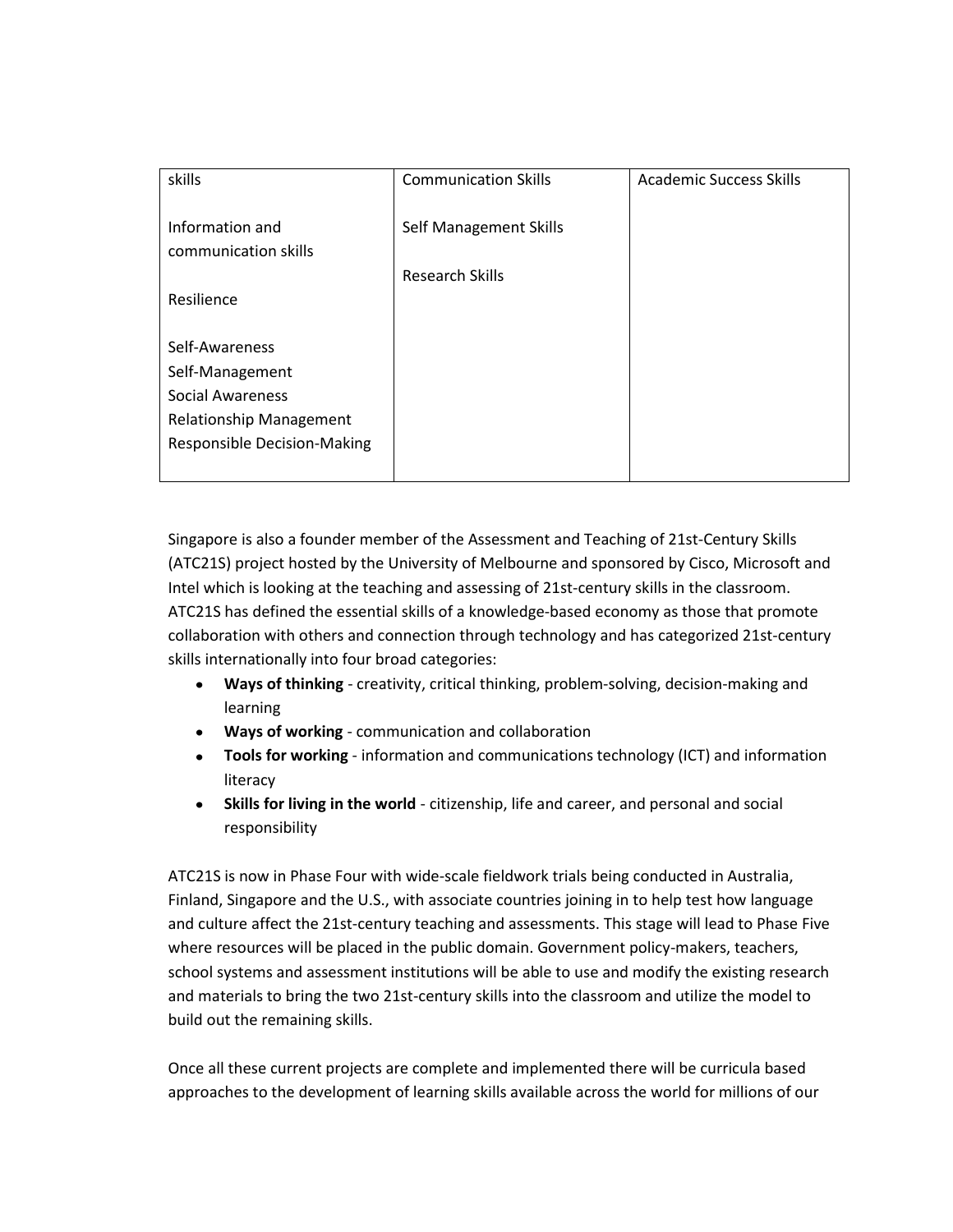children to access but until then it will come down to enthusiastic teachers and parents and forward looking schools to design and implement their own approaches.

# **5) The ATC21S recommendations will come too late for the current generation of secondary school students as they will take several more years to implement; so what can parents do to help their children in secondary school?**

There are many things parents can do to help their children succeed well at the secondary school level.

First there are two key principles parents need to understand and adopt in order to put their focus in the areas which will yield the best results:

- 1) **Successful learning requires the application of good learning skills** successful learning in any subject depends on the use of the most effective learning processes - skills, strategies and techniques
- 2) **Failure is feedback** any failure to achieve an academic goal, to learn well, or do well in a test or exam is simply giving you valuable information on which processes are *not* working and which processes need to change, any failure needs to be seen as a failure of process not a failure of the individual.

The remedy to ineffective learning is *not* to do more of it! The remedy is to change. All too often I see parents whose children are not performing well in a particular subject who get extra tutoring in that subject for their children which does not improve their child's performance and they just don't know what to do. The problem in that case is most likely that the child has a learning skill problem rather than a lack of the correct information to study from. Giving them extra tutoring in that subject will just perpetuate the problem unless the learning process problem is addressed first.

A learning skill problem is not the same as a learning disability. In my experience, having worked with over 150,000 students around the world, I have found that every student can improve the efficiency and effectiveness of their learning. That does not mean they had a disability to begin with it just means that they had not previously been exposed to or taught the most effective learning skills. When they practise the best learning skills their learning always improves.

Some subject tutors will of course be addressing the correct problem by first exploring the child's present thinking and learning strategies with regards the subject matter and then providing training in more effective methods before exposing the child to the subject matter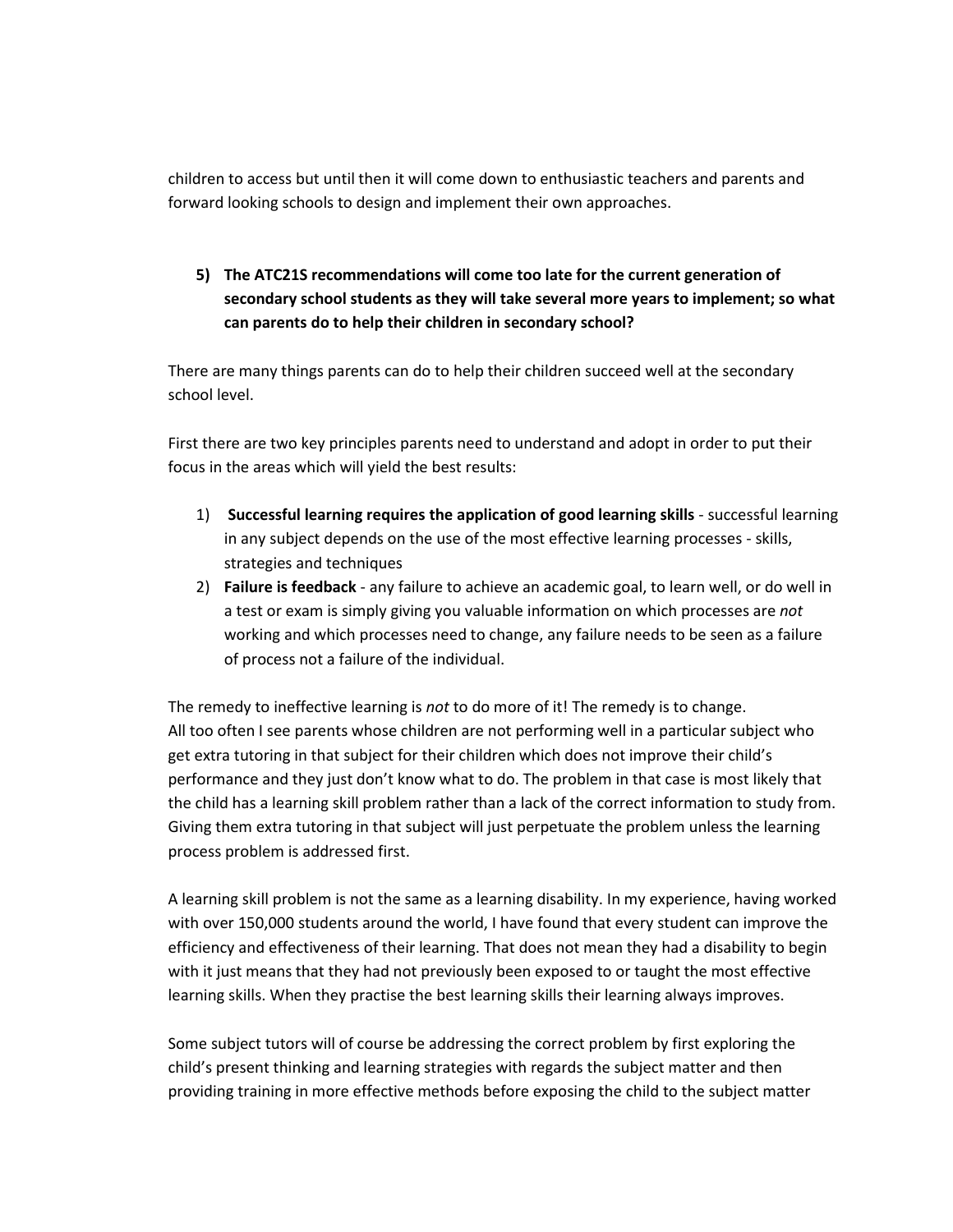again. Other tutors may address the problem more subtly by exposing the student to the subject matter through a range of different activities and experiences, different media, different sensory processing modes and helping the student to assess the effectiveness of each processing technique or strategy in order to work out the processes that work best for them.

Other, more process focused tutors will have in place a specific learning skills programme which teaches the most effective cognitive learning skills eg:

- Making effective notes in class and for studying
- Organising ,transforming and summarising information mind mapping, spider diagrams, graphic organisers
- Using structural writing planners for different types of essays, scientific reports, academic papers, research reports - organizing, writing, editing, and revising
- Timetabling general task mapping and specific use for assignments, assessment preparation, goal setting
- Memory techniques mnemonics, multi-sensory techniques, visualisation, review
- Questioning
- Calibrating own learning preferences mental representation, environmental and experiential preferences
- Self assessment

If it is a thorough programme it will also address some of the affective learning skill areas like:

- Self-motivation
- Developing focus, concentration, persistence and perseverance
- Overcoming distractions
- Reducing anxiety  $\bullet$
- $\bullet$ Practising delayed gratification
- Managing self talk
- Developing resilience  $\bullet$

Sometimes process focused training is provided by external tutors around specific learning tasks for a student during the school year, eg. preparing for exams. In which case a specific course which teaches your child the most essential skills for exam preparation can be very helpful. Se[e http://www.taolearn.com/events.php?id=9](http://www.taolearn.com/events.php?id=9) for such a course t be held in Singapore in May 2012.

There are also blogs available which give process tips to parents throughout the year – see <http://lancegking.wordpress.com/>

And also books available which focus on the processes of effective learning – see <http://www.taolearn.com/books.php>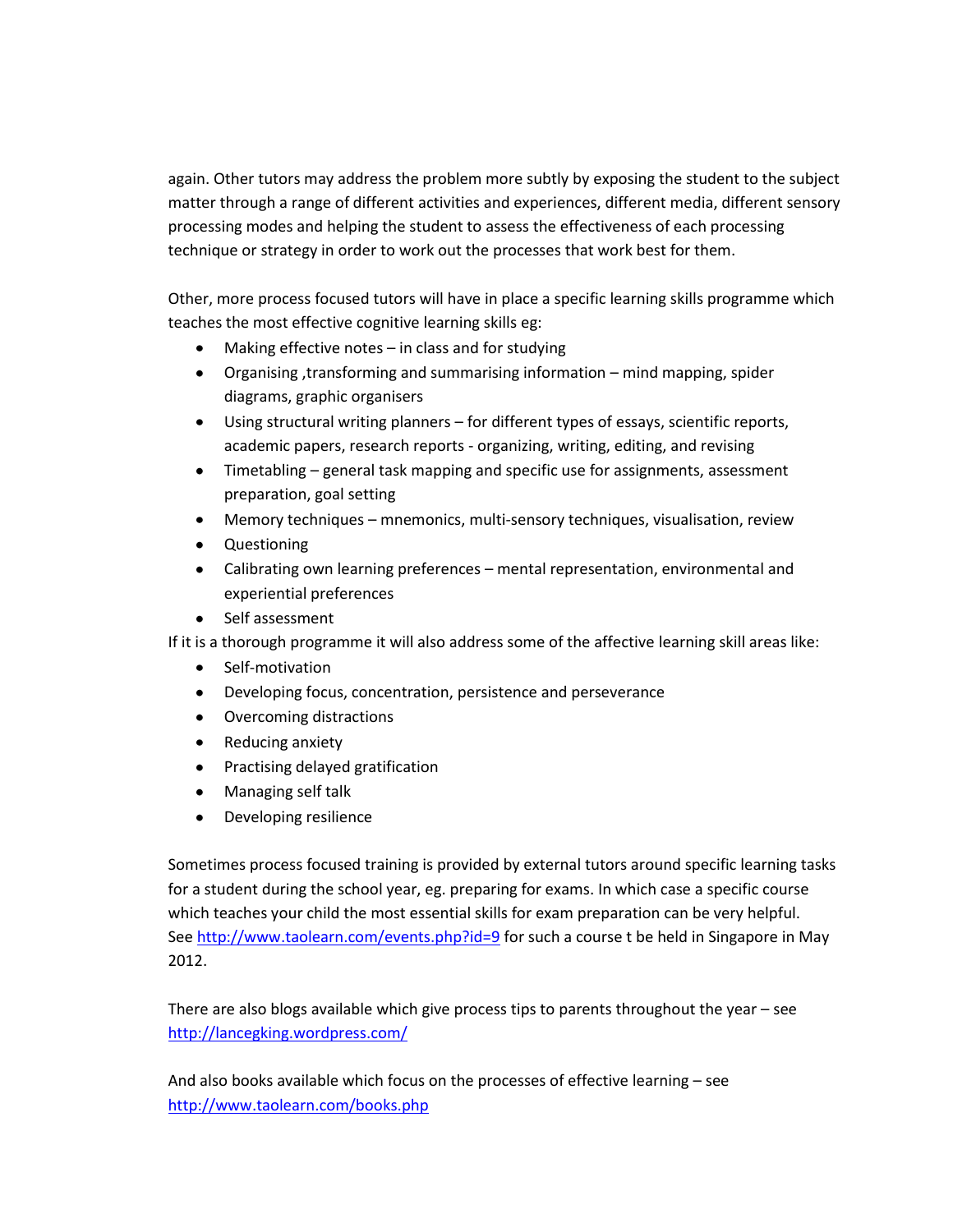In terms of practical tips for parents the key is developing meta-cognitive awareness. To do this I suggest parents need to:

- focus your praise for their achievement on observed effort rather than ability, focus on the work they did to achieve the grade they got rather than the score or the grade itself
- if your children have difficulty understanding or learning something new, help them to focus on the process - the strategies they are using - as the best source of improvement
- if they are having difficulties encourage them to try new ways of learning, to find the information they need to learn represented in a new way, a different style or sensory mode from their teachers methods of delivery and see if they can learn it better that way. There are many good websites for every school subject where subject matter is represented in different ways – se[e http://www.taolearn.com/students.php](http://www.taolearn.com/students.php) for a list of good websites
- help them to learn from their mistakes
- encourage them to take on new challenges and to use failure as feedback  $\bullet$
- use role models, biographies and your own stories to show them that failure, resilience  $\bullet$ and perseverance are the keystones of success
- make sure they get good training in effective learning skills

# **6) Whether they admit it or not many children are nervous about the move to secondary school; what can parents do to reassure them and prepare them for the new environment?**

## Very little.

Moving from the security and more family nature of primary school to the more formal and less personal nature of secondary school is a big step up but that's life. It is all part of growing up which requires us always to be handling bigger and bigger challenges until one day we are ready to venture out into the world and handle any challenge the world may throw at us. All we can really do as parents is to tell our children how we handled similar situations in our own life, what worked and what didn't work and reassure them that it was all worthwhile. Help them to see the purpose of secondary education, the goals that are worth achieving and why. Children need to understand the relevance of their education to their personal future so they can take ownership of it and overcome any difficulties.

What parents can do is:

- 1) make sure their children know that they will support them no matter what
- 2) make sure they have all the information they need to make good decisions
- 3) put in place the best possible home study strategies they can.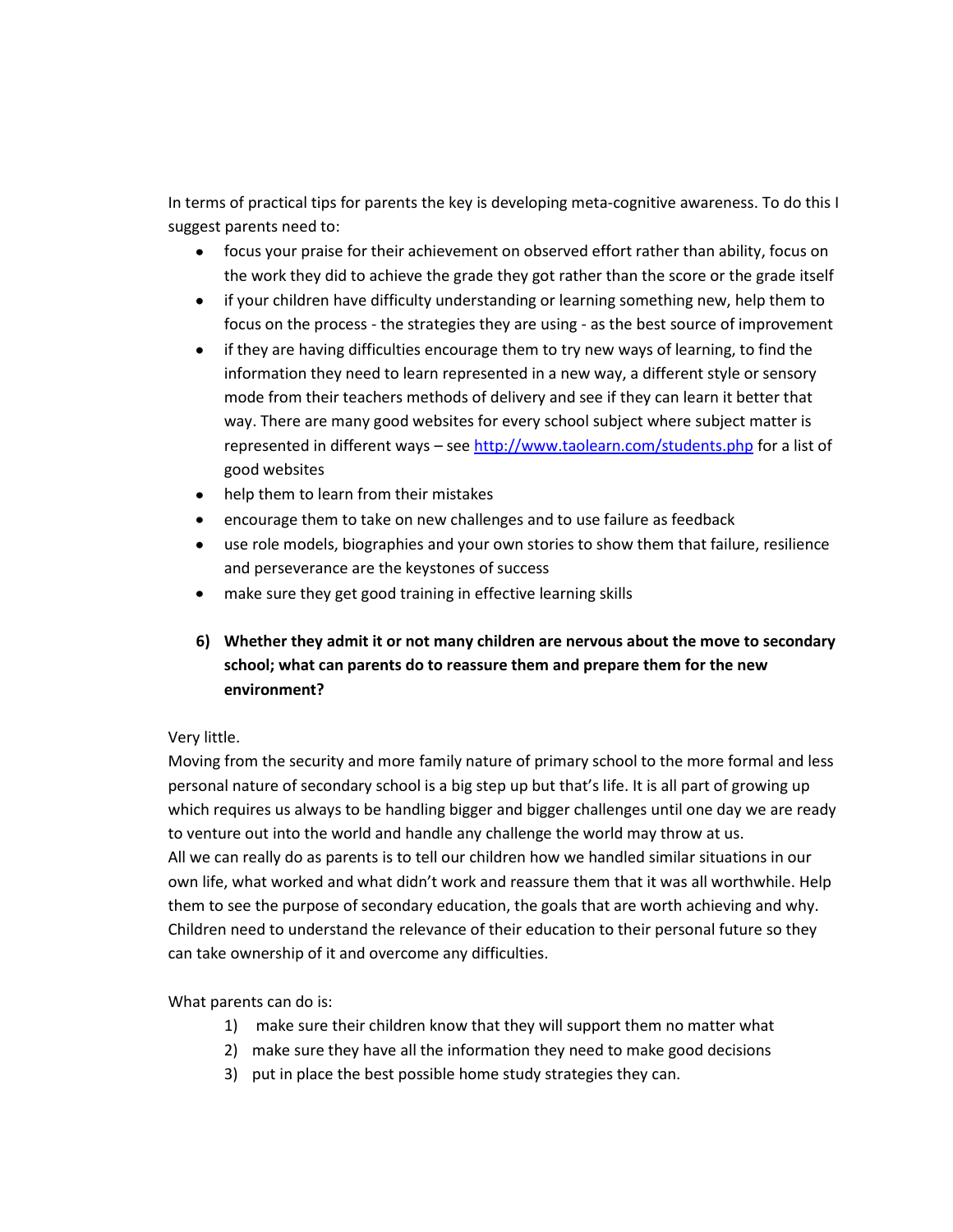#### **Getting Involved:**

The biggest difficulty I have always had is simply getting involved. Like you I am sure, I find my own life to be very busy and there is not much time available to get involved in my children's schooling and it is so much easier just to leave it all up to the school. Also my children do not want me to be involved, they do not want to be picked out as having an interfering parent and would much sooner I just kept out of it! And of course I have chosen the school they attend because I believe it will do a good job for them so my tendency is to just let them get on with it.

And I have found that schools often encourage that approach. They want parents involved if there are performances to attend, sports teams that need coaches or extra transport, fund raising for specific projects or discipline matters to attend to but involvement in the processes of learning? Generally not encouraged in my experience.

But this is the area that pays the biggest dividends.

#### **The right information;**

Beginning a new year the information you need to obtain from the school is:

1) All your child's subjects details

- teachers names for each subject and contact phone numbers or email addresses if you can get them

- subject assessment structure % internal assessment, % exams for every subject
- assessment schedule for the year especially timing of major exams
- website and parents access to subject information

2) Most schools do some kind of pre-enrollment assessment of students and form an idea of what academic results they can expect from your child. You need to know what those expectations are, stated as clearly as possible, that the school holds for your child for their major assessments – IGCSE, GCSE, O-Level, A-Level, IB Diploma etc

3) The names (and email addresses if possible)of other important people at school – the Head, the year Dean, any specialist teacher your child will be with, etc…

And the information you need to supply to your child's teachers or pastoral supervisor is:

4) Based on your own past experience and records the subjects s/he is likely to excel in and the subjects s/he may struggle in

Obviously textbooks, pens, books and other resources will need to be taken care of too.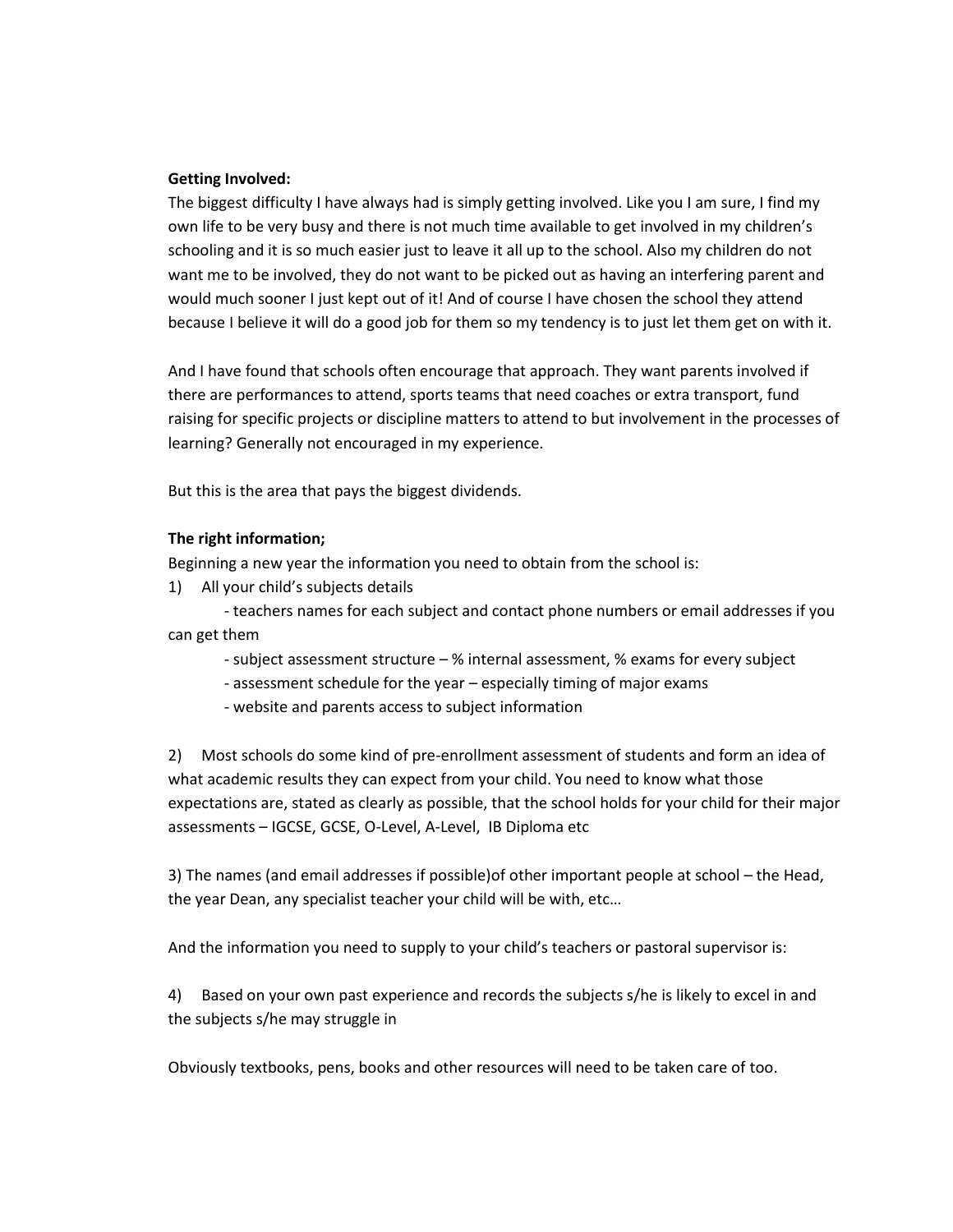#### **Study at home:**

What we are always seeking is to get our children into a rhythm, a habit of homework, review and study, which needs to start as soon as possible.

1) encourage your children to get their homework done as soon as possible after coming home from school

- this enables focused work to be completed while the brain is still functioning well and not fatigued by the lateness of the hour

- they will often need to get their blood-sugar levels up by eating first but homework should be next.

- of course this won't suit everyone but if you make things like TV, video games, the internet etc contingent on completion of homework then this process can become self rewarding

2) make sure they have a place to do school work which suits them physically – desk or table and chair at the right height with good light

3) as a vital part of homework, each night all notes completed during the day need to be reviewed – read through again.

- this will enable the connections made in the brain during the day to be reinforced within 24 hours and facilitates the process of shifting information into long term memory

4) as part of the review process, on a regular basis, maybe once a week, key-point summaries need to be made in each subject to consolidate the main ideas and act as the basis of study notes for the next exam

## **7) Children are expected to take on a lot more responsibility for themselves at secondary school; what advice and tips can parents offer them to help them cope?**

Once again the only thing parents can really do for the child is to connect taking more responsibility to growing up and becoming more adult. All children want to grow up but we should be very careful about trying to accelerate that process. It is very useful for children to take on board the idea of a good education being important for a successful future but the message needs to be portrayed from the point of view of giving them more choices rather than less. I have seen many parents over the years pressuring children to make career choices at a young age and defining their subsequent subject choices in one direction on the basis of that immature uninformed choice. A sound, broad based education provides a child with a range of options, possibilities and choices for their future within which they may find the field that interests them most. Narrowing the range of possible choices down at a young age greatly reduces any child's chances of finding the field they could excel in.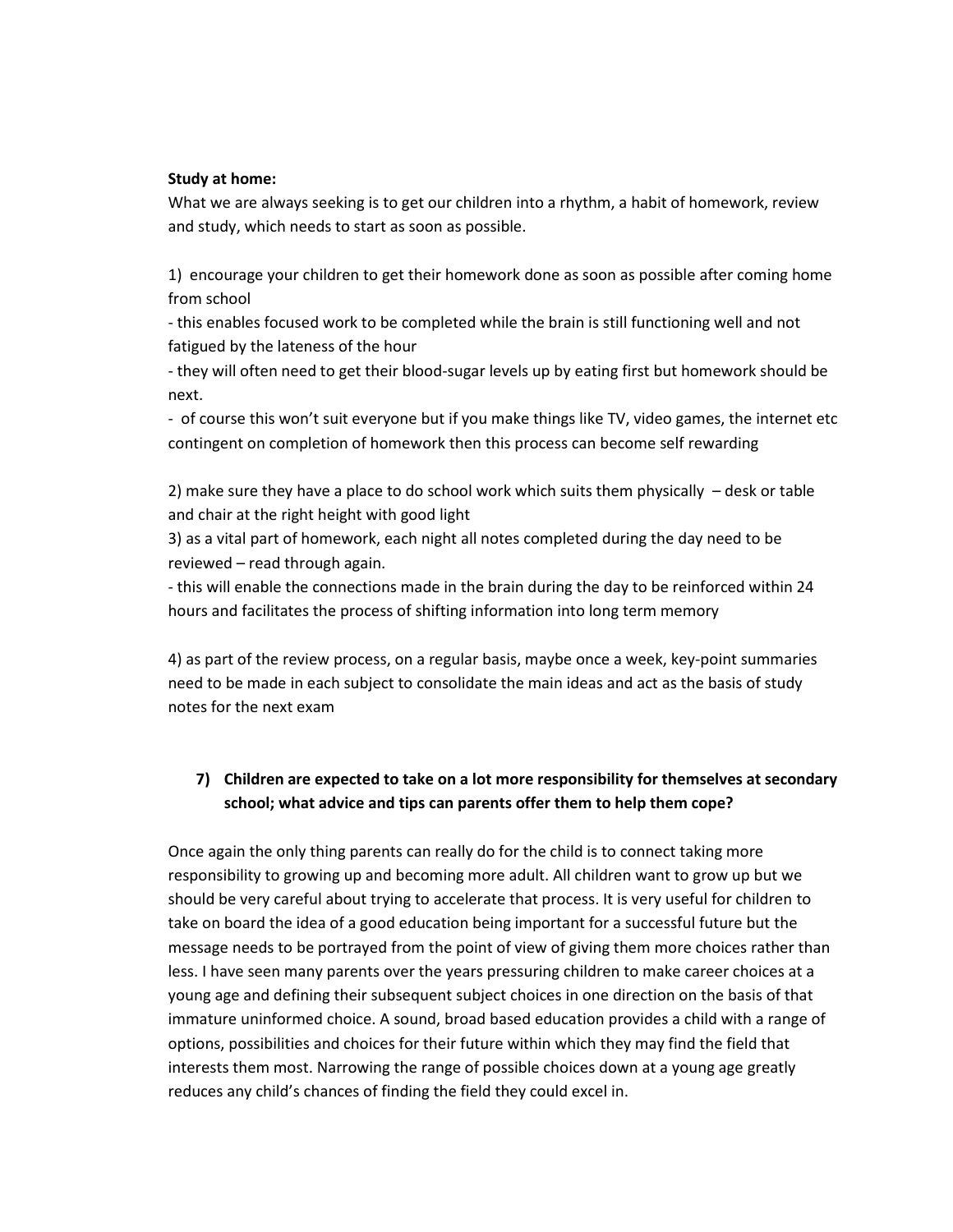Taking responsibility at school is partly about good time management (see next heading) and partly about the values of community like respect, integrity, care, leadership and facilitating harmony. These are also family values which are best taught by imitation.

The best lesson parents can ever give is to demonstrate all the values listed above through taking responsibility for all their own actions and working within their community to lead by example.

One idea that can help children to cope with the rigours of secondary school is to allow them to form study groups with friends to share experiences and resources and to help each other with study and homework. These study groups need to be occasionally monitored by parents though to make sure your children are using the time together to get work done rather than engaging in other less appropriate activities.

**8) There are a lot more demands on children's time once they start secondary school, longer school days, more homework and CCAs for a start, how can parents help their children to become good at time management?**

## **Procrastination:**

One problem parents often complain about is their children's procrastination. Leaving everything to the last moment before starting and consequently not doing their best work and not achieving the results they want.

The solution to procrastination is organisation.

Students at high school often find that they either don't get all the information they need to plan well for assessments or they get so much information that they forget half of it. Parents can help with this.

I think it is every teacher's responsibility to provide every student with all the assessment information they need at least a semester or term ahead or preferably a year ahead. This information needs to include:

- assessment structure for the year – what % marks are awarded by internal assessment and what % by external assessment, what % of internal assessment marks come from assignments and what % from tests etc.

- dates for all tests and exams, all assignment due dates
- assessment criteria for all assessments what marks will be given for and taken away
- for
- teacher availability outside of classroom time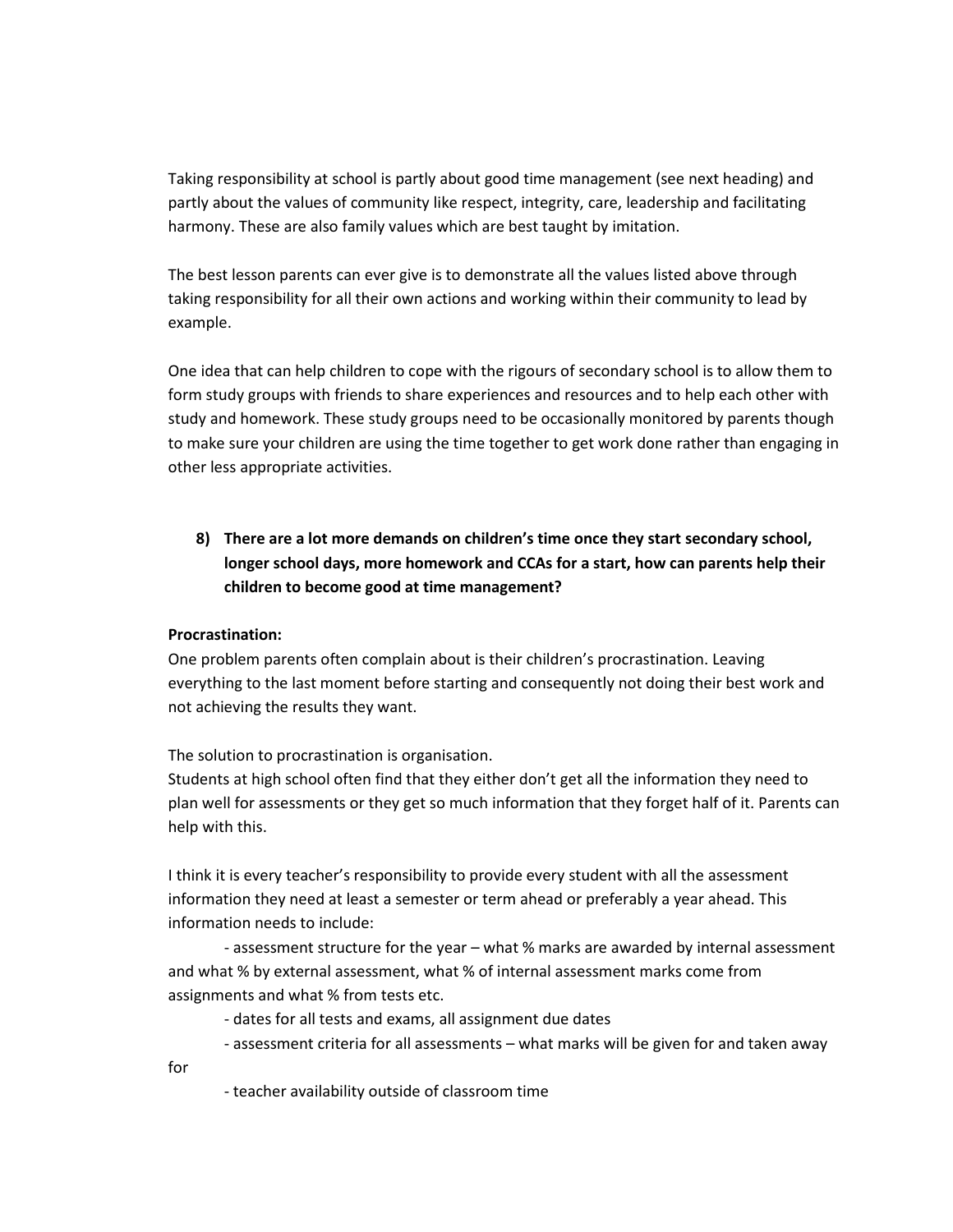- whether teachers will accept a draft assignment ahead of time for comment before the submission of a final copy

Parents can help by making sure that their school and their children's teachers provide this information and making sure their children record it all accurately.

Then they need to get hold of a large year planner, pin it up in a prominent place in the household and make sure all that data is entered in correctly:

- exam dates
- test dates
- assignment due dates

When this is done, then as soon as the student receives notice of the next assessment or assignment s/he can break the task down into manageable segments and put them on the timetable eg:

- completing any assignment can be broken down into a series of steps like:

- a) Finding the information research
- b) Processing the information reading
- c) Planning the piece of work sequencing ideas
- d) Doing the writing
- e) Proof reading, making corrections and handing it in

And each step takes a certain amount of time – decided on by the student involved. Then they need to decide roughly when they will need to have the assignment 25% completed, 50% completed, 75% completed, and mark the dates on their calendar/year planner and aim to always finish all assignments with one day to spare.

## **Resources:**

The best students know where all the good resources are. Your child needs to be very familiar with the school library, any local library, the school's on-line resources and all the websites that relate to their school subjects se[e http://www.taolearn.com/students.php](http://www.taolearn.com/students.php) for a list of good websites

## **Exam Timetabling:**

One of the most important times for students to get themselves organised is in the lead-up to exams. Creating a study timetable is a very important pre-exam task and is a great help to organising study. One method for doing so can be found at

<http://lancegking.wordpress.com/2010/07/10/the-run-up-to-exams/> or in my book available a[t http://www.taolearn.com/books.php](http://www.taolearn.com/books.php)